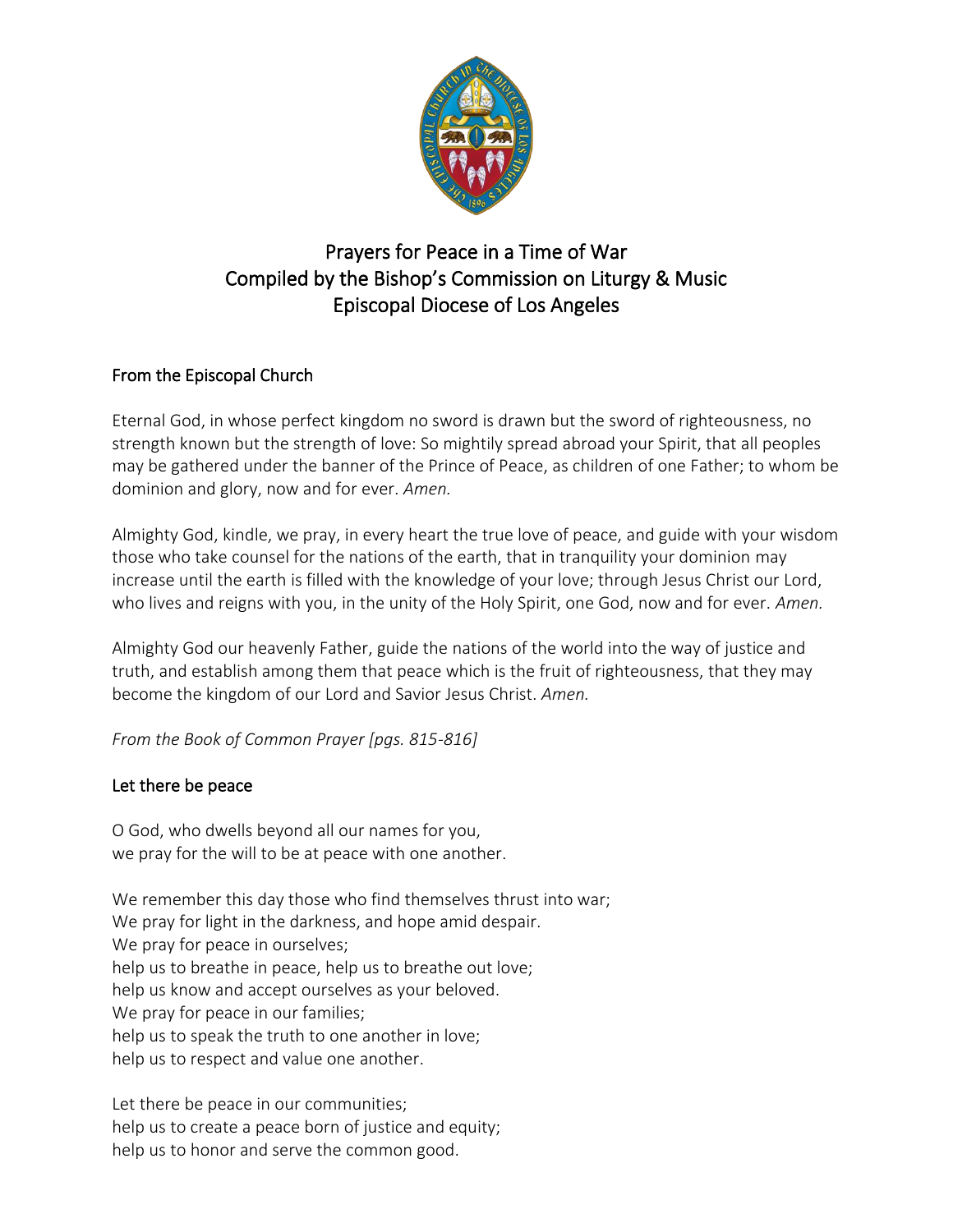Let there be peace in our nation; sustain our hope; grant us wisdom; empower us with courage.

Let there be peace in our world. Help us to love the earth as our mother; help us to see other nations as our neighbors; help us to wage peace.

Let there be peace, O God, for those in need; for those who are frightened, for those who have been displaced, for those who are ill, for those who need work. Let there be peace, O God, for all of us who are tempted to give in to fear and despair.

Let there be peace in our time; And let it begin with us. Amen.

*from a Litany for Peace by the Reverend Kay Sylvester Rector, St. Paul's, Tustin – Episcopal Diocese of Los Angeles*

#### A prayer for matriarchs

God of our Mothers, Whose almighty hand called forth matriarchs to lead, liberate, and love your people. You inspired mothers and sisters, daughters and aunts, to be your divine messengers throughout time. Surround we pray the fierce, fearless, and faithful women of our day, especially the women of Ukraine, with grace and courage to boldly contend with injustice and oppression. That following the example of those who have gone before, they may cast the mighty from their seats and lift up the lowly and downtrodden. God of our Mothers, hear us! Amen.

*The Right Reverend Deon Johnson Bishop of Missouri*